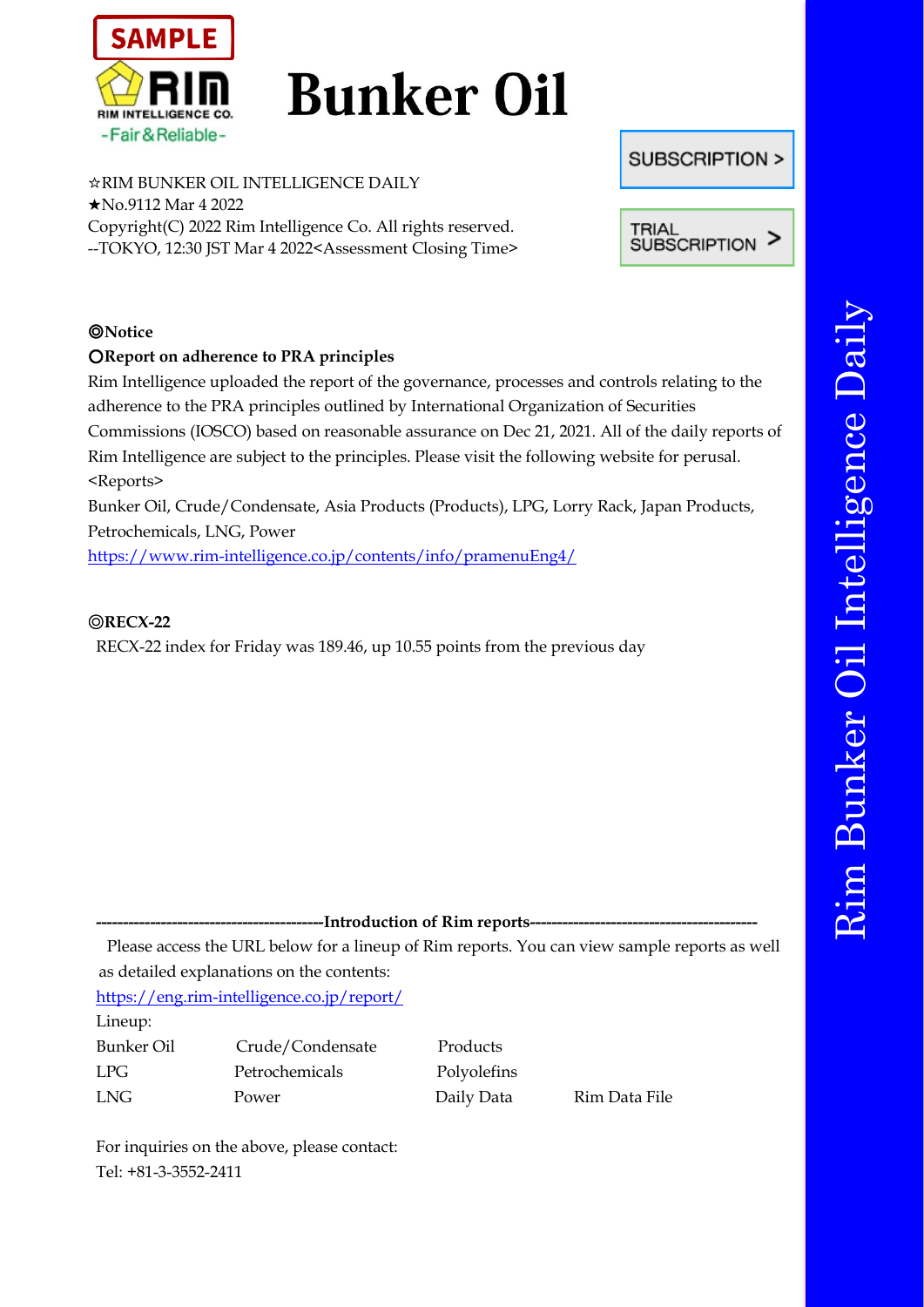

**RIM INTELLIGENCE** Bunker Oil<br>3F Yaesudori Hata Bldg, 1 Chome 9-8 Hatchobori, Chuo-ku, Tokyo Japan Tel:81-3-3552-2411 Fax:81-3-3552-2415 e-mail:info @rim-intelligence.co.jp

#### ◎North/South America

#### - 3Mar22 Closing Quotes -

| Port/Location   | <b>380CST</b>                                                                                            |                          | <b>VLSFO</b>      |          | LSMGO #               |          |  |  |
|-----------------|----------------------------------------------------------------------------------------------------------|--------------------------|-------------------|----------|-----------------------|----------|--|--|
|                 | High<br>$Low -$                                                                                          | Change                   | $Low - High$      | Change   | $Low - High$          | Change   |  |  |
| Vancouver BC*   | $705.00 - 708.00$                                                                                        | 0.00                     | $907.00 - 910.00$ | $+22.00$ | 1, 103, 00-1, 113, 00 | $+13.00$ |  |  |
| Seattle/Tacoma* | $710.00 - 713.00$                                                                                        | 0.00                     | $912,00 - 915,00$ | $+18.00$ | 1, 118, 00-1, 128, 00 | $+32.00$ |  |  |
| Los Angeles*    | $685.00 - 688.00$                                                                                        | $+21.00$                 | $890.00 - 893.00$ | $+7.00$  | 1, 087, 00-1, 097, 00 | $+16.00$ |  |  |
| San Francisco*  | $NA - NA$                                                                                                | $\overline{\phantom{m}}$ | $900.00 - 903.00$ | $+10.00$ | 1, 100, 00-1, 110, 00 | $+10.00$ |  |  |
| New York*       | $659.00 - 662.00$                                                                                        | $+22.00$                 | $850.00 - 853.00$ | $+17.00$ | 1, 045, 00-1, 055, 00 | $+95.00$ |  |  |
| Philadelphia*   | $706.00 - 709.00$                                                                                        | $+8.00$                  | $875.00 - 878.00$ | 0.00     | 1, 075, 00-1, 085, 00 | $+15.00$ |  |  |
| Norfolk*        | $NA - NA$                                                                                                |                          | $827.00 - 830.00$ | 0.00     | $1.060.00 - 1.070.00$ | $+20.00$ |  |  |
| Houston*        | $640.00 - 643.00$                                                                                        | 0.00                     | $825,00 - 828,00$ | $+20.00$ | $1.074.00 - 1.084.00$ | $+69.00$ |  |  |
| New Orleans*    | $694.00 - 697.00$                                                                                        | $+8.00$                  | $859.00 - 862.00$ | $+21.00$ | 1,086,00-1,096.00     | $+59.00$ |  |  |
| Panama*         | $650.00 - 653.00$                                                                                        | $-10.00$                 | $865.00 - 868.00$ | $+15.00$ | $1,083,00-1,093,00$   | $+83.00$ |  |  |
| Paranagua***    | $NA - NA$                                                                                                |                          | $913.00 - 914.00$ | $+21.00$ | $986.00-$<br>987.00   | $+61.00$ |  |  |
| R.D. Janeiro*** | $NA - NA$                                                                                                |                          | $898.00 - 899.00$ | $+21.00$ | $923.00-$<br>924, 00  | $+61.00$ |  |  |
| Rio Grande***   | $NA - NA$                                                                                                |                          | $913.00 - 914.00$ | $+21.00$ | $987.00 -$<br>988.00  | $+61.00$ |  |  |
| Santos***       | $NA - NA$                                                                                                |                          | $883.00 - 884.00$ | $+21.00$ | $953.00-$<br>954.00   | $+61.00$ |  |  |
|                 | --Note: In US DLRS/MT, *Ex-wharf, ***Posted Prices, #Paranagua, R.D.Janeiro, Rio Grande and Santos (MGO) |                          |                   |          |                       |          |  |  |

#### ◎Europe

#### - 3Mar22 Closing Quotes -

| Port/Location         | 380CST               |          | <b>VLSFO</b>      |          | <b>LSMGO</b>          |           |
|-----------------------|----------------------|----------|-------------------|----------|-----------------------|-----------|
|                       | $Low - High$         | Change   | $Low - High$      | Change   | $Low - High$          | Change    |
| Rotterdam             | $617.00 - 620.00$    | $+55.00$ | $830.00 - 833.00$ | $+31.00$ | 1, 115, 00-1, 125, 00 | $+83.00$  |
| Antwerp               | $617.00 - 620.00$    | $+45.00$ | $830.00 - 833.00$ | $+28.00$ | 1, 115, 00-1, 125, 00 | $+70.00$  |
| Hamburg               | $586.00 -$<br>589.00 | $-7.00$  | $827.00 - 830.00$ | $+25.00$ | 1, 061, 00-1, 071, 00 | $+102.00$ |
| Gibraltar             | $615.00 - 618.00$    | $+12.00$ | $840.00 - 843.00$ | $+40.00$ | $1,066,00-1,076,00$   | $+79.00$  |
| Algeciras             | $615.00 - 618.00$    | $+12.00$ | $840.00 - 843.00$ | $+40.00$ | 1, 066, 00-1, 076, 00 | $+79.00$  |
| --Note: In US DLRS/MT |                      |          |                   |          |                       |           |

#### ◎Middle East/Africa

## - 3Mar22 Closing Quotes -

| Port/Location         | 380CST            |          | <b>VLSFO</b>      |          | <b>LSMGO</b>              |          |
|-----------------------|-------------------|----------|-------------------|----------|---------------------------|----------|
|                       | $Low - High$      | Change   | $Low - High$      | Change   | $Low - High$              | Change   |
| Las Palmas            | $619.00 - 622.00$ | $+14.00$ | $840.00 - 843.00$ | $+40.00$ | 1, 065, 00-1, 075, 00     | $+78.00$ |
| Tenerife              | $619.00 - 622.00$ | $+14.00$ | $840.00 - 843.00$ | $+40.00$ | l, 065.00-1, 075.00       | $+78.00$ |
| Kuwait                | $623.00 - 626.00$ | $+8.00$  | $932.00 - 935.00$ | $+52.00$ | $1, 137, 00 - 1, 147, 00$ | $+80.00$ |
| Fujairah              | $623.00 - 626.00$ | $+8.00$  | $932.00 - 935.00$ | $+52.00$ | 1, 137, 00-1, 147, 00     | $+80.00$ |
| --Note: In US DLRS/MT |                   |          |                   |          |                           |          |

#### ◎Asia

#### - 3Mar22 Closing Quotes -

| Port/Location          | <b>380CST</b>                                |                   | <b>VLSFO</b>                                 |          | LSMGO (LSMDO: Japan)  |           |
|------------------------|----------------------------------------------|-------------------|----------------------------------------------|----------|-----------------------|-----------|
|                        | $Low - High$                                 | Change            | $-$ High<br><b>Low</b>                       | Change   | $Low - High$          | Change    |
| Tokyo Bay              | $710.00 - 713.00$                            | $+40.00$          | 903.00<br>900.00<br>$\qquad \qquad -$        | $+45.00$ | $857.00 -$<br>867.00  | $-7.00$   |
| West Japan             | $-719.00$<br>716.00                          | $+40.00$          | 909.00<br>906.00<br>$\overline{\phantom{m}}$ | $+45.00$ | 877.00<br>$867.00 -$  | $-7.00$   |
| Ise Bav                | $715.00 - 718.00$                            | $+40.00$          | $-908.00$<br>905.00                          | $+45.00$ | 867.00<br>$857.00 -$  | $-7.00$   |
| #Rim Average-Mar       | 706.28                                       | $+36.52$          | 894.85                                       | $+41.09$ | 861.65                | $-6.39$   |
| S. Korea               | 660.00<br>657.00<br>$\overline{\phantom{m}}$ | $+34.00$          | $890.00 - 893.00$                            | $+58.00$ | $1.045.00 - 1.055.00$ | $+65.00$  |
| F.E. Russia            | 533.00<br>530.00<br>$\overline{\phantom{m}}$ | 0.00              | 743.00<br>740, 00<br>$ \,$                   | 0.00     | 860.00<br>$850.00-$   | 0.00      |
| Taiwan Kaohsiung PP*** | 737.00<br>734.00<br>$-$                      | $+35.00$          | 949.00<br>946.00<br>$\overline{\phantom{m}}$ | $+85.00$ | $1.107.00 - 1.110.00$ | $+105.00$ |
| Taiwan Keelung PP***   | $NA - NA$                                    | $\qquad \qquad -$ | 949.00<br>946.00<br>$-$                      | $+85.00$ | $1.107.00 - 1.110.00$ | $+105.00$ |

Rim reports are copyrighted publications.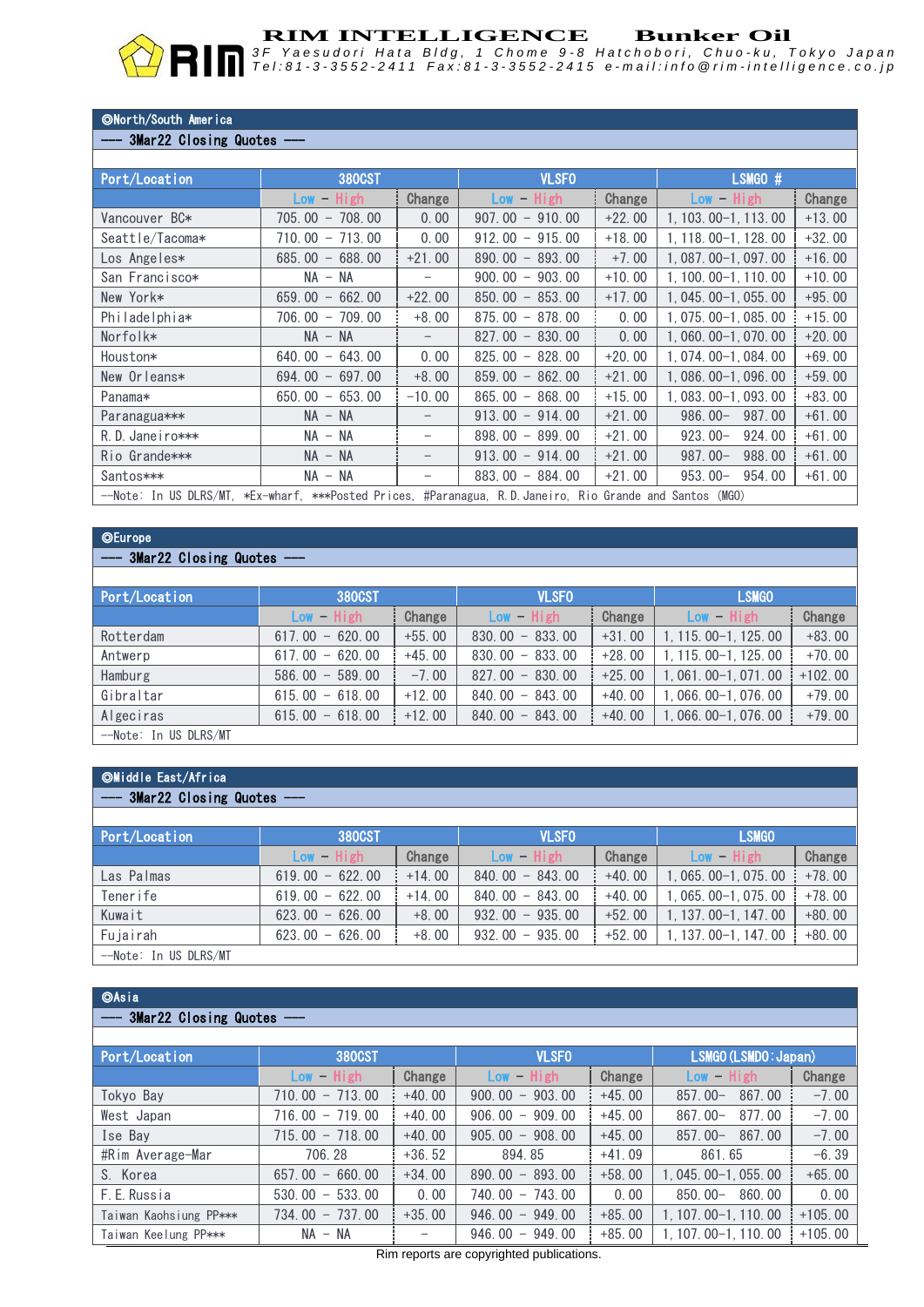

## **RIM INTELLIGENCE** Bunker Oil<br>3F Yaesudori Hata Bldg, 1 Chome 9-8 Hatchobori, Chuo-ku, Tokyo Japan

Tel:81-3-3552-2411 Fax:81-3-3552-2415 e-mail:info @rim-intelligence.co.jp

| Taiwan Taichung PP***                                                      | $NA - NA$         |          | $946.00 - 949.00$ | $+85.00$ | $1, 107, 00 - 1, 110, 00$ | $+105.00$ |  |
|----------------------------------------------------------------------------|-------------------|----------|-------------------|----------|---------------------------|-----------|--|
| Taiwan Others PP***                                                        | $NA - NA$         |          | $946.00 - 949.00$ | $+85.00$ | 1, 107, 00-1, 110, 00     | $+105.00$ |  |
| Shanghai                                                                   | $635.00 - 638.00$ | $+45.00$ | $867.00 - 870.00$ | $+47.00$ | $1, 045, 00-1, 055, 00$   | $+35.00$  |  |
| Zhoushan                                                                   | $600.00 - 603.00$ | $+40.00$ | $828.00 - 831.00$ | $+43.00$ | $1,010,00-1,020,00$       | $+30.00$  |  |
| Hong Kong                                                                  | $625.00 - 628.00$ | $+50.00$ | $906.00 - 909.00$ | $+54.00$ | 990.00-1.000.00           | $+55.00$  |  |
| Singapore                                                                  | $632.00 - 635.00$ | $+50.00$ | $907.00 - 910.00$ | $+51.00$ | $1,020.00-1,030.00$       | $+50.00$  |  |
| Bangkok                                                                    | $647.00 - 650.00$ | $+67.00$ | $922.00 - 925.00$ | $+32.00$ | $1,030,00-1,040,00$       | 0.00      |  |
| Colombo                                                                    | $NA - NA$         |          | $972.00 - 975.00$ | $+51.00$ | $1,085,00-1,095,00$       | $+40.00$  |  |
| --Note: In US DLRS/MT, *Nakhodka, Vostochny, Vladivostok, ***Posted Prices |                   |          |                   |          |                           |           |  |

#Rim Tokyo Bay monthly average

#### ◎**Feature Stories** ○**LNG bunkering**

| LNG bunkering prices - 3Mar22 Closing Quotes - |                |       |                          |       |          |  |  |
|------------------------------------------------|----------------|-------|--------------------------|-------|----------|--|--|
| Port/Location                                  | <b>Change#</b> | LOW   |                          | High  | Change#  |  |  |
| Rotterdam                                      | $+1.600$       | 2.900 |                          | 3.200 | $+1.700$ |  |  |
| Singapore                                      | $+700$         | 2.100 | $\overline{\phantom{0}}$ | 2.400 | $+800$   |  |  |
| -Note: In US DLRS/MT, #from the previous week  |                |       |                          |       |          |  |  |

LNG bunkering prices for the second-half March delivery in the spot market in Rotterdam were expected to be taken place at \$2,900.00-3,200.00/mt. The European Union (EU) imposed economic sanctions on Russia for its military invasion of Ukraine. There were growing concerns that LNG supply from Russia would be stagnant causing in short supply of LNG throughout Europe as Russia may take retaliation against Europe. As a result, the Netherland's TTF remained skyrocketed.

In General, LNG bunkering contracts of buying and selling between shipping companies and suppliers were based on a long-term contract of about five years. Suppliers were obliged to fulfill the sales on the contract. As LNG couldn't be stored in the specific storage for a long time, suppliers needed to procure LNG about once a week and refill it in the storage. Therefore, LNG bunkering sellers in Rotterdam would procure LNG from Norway and Qatar as they needed to supply LNG stably independently from Russian LNG. Although LNG production rates in Norway remained high, the amount of LNG supplied from Norway didn't reach the monthly sales volume in the port of Rotterdam. It was expected that some sellers in

Rotterdam had already suspended supply LNG bunkering in the spot market due to growing concerns that LNG bunkering capacity in the port would be declined further.

Meanwhile, the production volume of bunker fuel oil had dropped as major oil refineries in Europe entered regular maintenances. Bunker fuel oil prices in Rotterdam reached a record high on the back of tight demand/supply fundamentals and a surge in crude oil prices. Demand/supply fundamentals in bunkering business had been tightened which was an extraordinary situation in history amid difficulties that bunker fuel oil procurement was difficult for both suppliers and shipping companies without any alternative ports of procurement.

LNG bunkering prices for the April delivery in Singapore were expected to be taken place at \$2,100.00-2,400.00/mt. LNG cargo prices in the FOB Northeast Asia market remained high doe to firm European natural gas market. However, a rise in LNG bunkering prices was capped in Singapore from a week earlier as demand was weak in the spot market.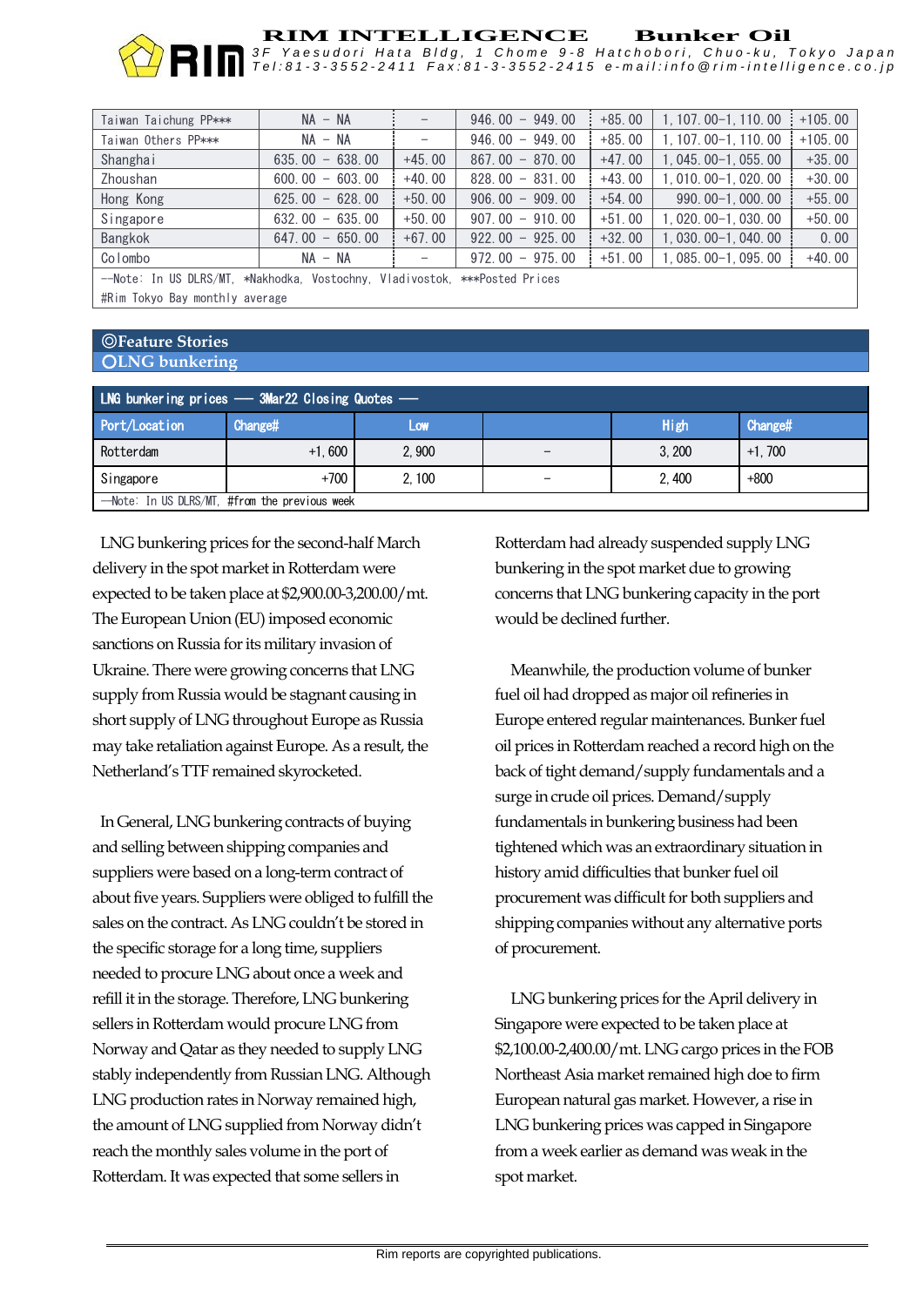#### ◎**MARKET COMMENTARY** ○**Round Up**

OnMar 3, prices for bunker fuel oil soared in the primary ports due to a rise in crude oil prices during trading hours.

WTI crude futures on the NYMEX slipped on Thursday after a fifth-day winning streak. The front-month April contract slid \$2.93 from the previous day at \$107.67. The contract was \$14.86 higher than one week ago. Amid growing concerns about the current high prices following recent rapid price surges, crude futures declined on hopes that Iran's nuclear deal would be agreed up soon, along with hopes of improving Ukraine situations. Iran and major oil countries were likely to agree on the Iranian nuclear deal soon in direct talks held in Vienna since Thursday. If the ban of Iranian oil

exports is lifted, the move would mitigate the current tight demand supply fundamentals. As for deteriorating Ukraine crisis, Russia and Ukraine agreed to hold the third meeting for a ceasefire soon. Hopes for a ceasefire also prompted market players to lock into profits. However, the Organization of the Petroleum Exporting Countries (OPEC) and non-OPEC, OPEC plus, avoided raising output additionally at a meeting this week, thus tight demand/supply balance remained intact. Fears of disruptions of Russian energy supply remained strong amid the West's sanctions against Russia. North Sea Brent futures on ICE retreated. The May contract was down \$2.47 from the previous day at \$110.46. The contract was \$15.04 higher than one week ago.

**RIM INTELLIGENCE Bunker Oil**

*3 F Y a e s u d o r i H a t a B l d g , 1 C h o m e 9 - 8 H a t c h o b o r i , C h u o - k u , T o k y o J a p a n* Tel:81-3-3552-2411 Fax:81-3-3552-2415 e-mail:info @rim-intelligence.co.jp

Mar 3 settlement prices

NYMEX・WTI APR : \$107.67/bbl (down \$2.93/bbl versus a day before) ICE・BRENT MAY : \$110.46/bbl (down \$2.47/bbl versus a day before)

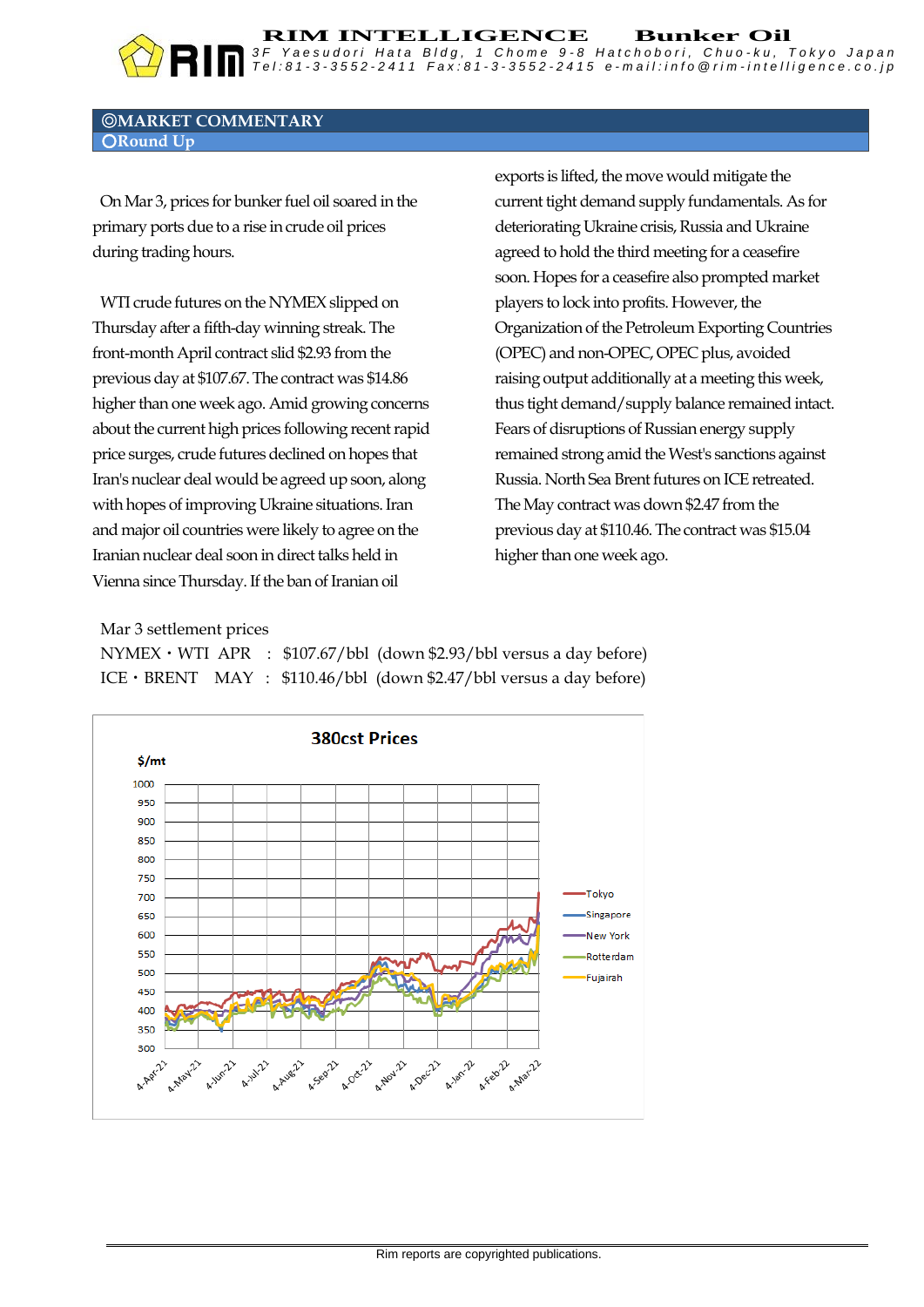#### **RIM INTELLIGENCE Bunker Oil**

*3 F Y a e s u d o r i H a t a B l d g , 1 C h o m e 9 - 8 H a t c h o b o r i , C h u o - k u , T o k y o J a p a n* Tel:81-3-3552-2411 Fax:81-3-3552-2415 e-mail:info @rim-intelligence.co.jp



#### ○**Vancouver BC**

The price for 380cst in Vancouver BC was in the range of \$705.00-708.00/mt, flat from the previous day in line with recent upward trend in crude oil prices. Offers were posted in the range of \$708.00-711.00/mt.

The price for VLSFO with a sulfur content of less than 0.5% was in the range of \$907.00- 910.00/mt, climbing by \$22.00/mt from the

#### ○**USWC**

The price for 380cst in Seattle was in the range of \$710.00-713.00/mt, staying intact from a day earlier. The price for VLSFO with a sulfur content of less than 0.5% was in the range of \$912.00-915.00/mt, jumping by \$18.00/mt and the price for LSMGO was in the range of \$1,118.00-1,128.00/mt, climbing by \$32.00/mt from the previous day in line with recent upward trend in crude oil prices.

The price for 380cst in Los Angeles was in the range of \$685.00-688.00/mt, soaring by \$21.00/mt, the price for VLSFO with a sulfur content of less than previous day in line with recent upward trend in crude oil prices. Marine Petrobulk (MPB) offered at \$907.00-920.00/mt.

The price for LSMGO was in the range of \$1,103.00-1,113.00/mt, increasing by \$13.00/mt from the previous day in line with recent upward trend in crude oil prices. MPB posted offers at \$1,113.00-1,125.00/mt.

0.5% was in the range of \$890.00-893.00/mt, edging up by \$7.00/mt, and the price for LSMGO was in the range of \$1,087.00-1,097.00/mt, rising by \$16.00/mt from the previous day in line with recent upward trend in crude oil prices.

The price for VLSFO with a sulfur content of less than 0.5% in San Francisco was in the range of \$900.00-903.00/mt and the price for LSMGO was in the range of \$1,100.00-1,110.00/mt, both rising by \$10.00/mt from the previous day in line with recent upward trend in crude oil prices.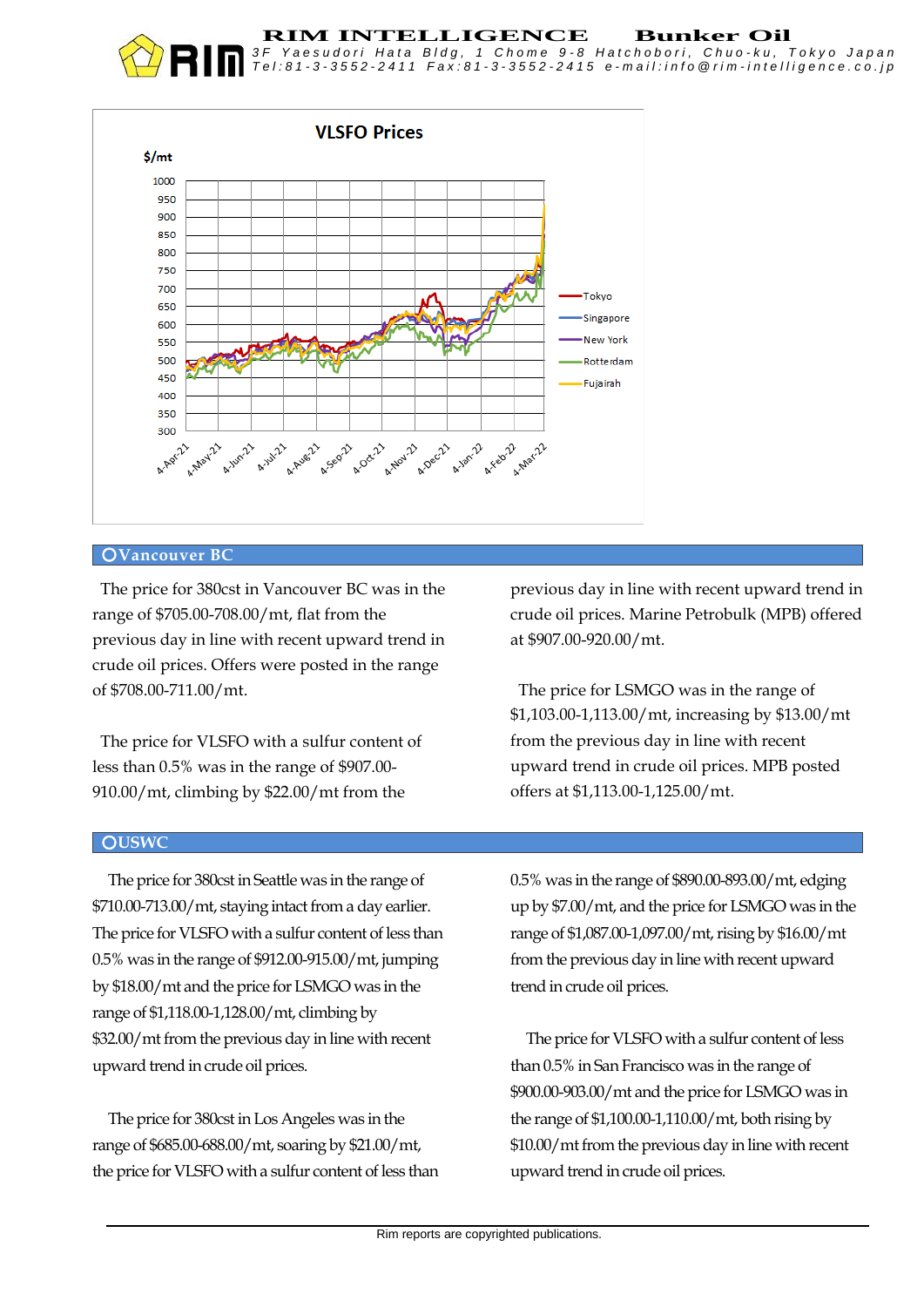#### ○**USEC**

The price for 380cst in New York was in the range of \$659.00-662.00/mt, increasing by \$22.00/mt, the price for VLSFO with a sulfur content of less than 0.5% was in the range of \$850.00-853.00/mt, rising by \$17.00/mt, and the price for LSMGO was in the range of \$1,045.00- 1,055.00/mt, soaring by \$95.00/mt from the previous day in reaction to stronger crude oil prices during trading hours.

The price for 380cst in Philadelphia was in the range of \$706.00-709.00/mt, increasing by \$8.00/mt from the previous day with a rise in crude oil prices. The price for VLSFO with a

sulfur content of less than 0.5% was in the range of \$875.00-878.00/mt, staying intact from the previous day. The price for LSMGO was in the range of \$1,075.00-1,085.00/mt, rising by \$15.00/mt from the previous day tracking strong crude oil prices during trading hours.

The price for VLSFO with a sulfur content of less than 0.5% in Norfolk was in the range of \$827.00-830.00/mt, unchanged from the previous day and the price for LSMGO was in the range of \$1,060.00-1,070.00/mt, increasing by \$20.00/mt from the previous day reflecting strong crude oil prices during trading hours.

#### ○**USGC**

The price for 380cst in Houston was in the range of \$640.00-643.00/mt, unchanged from the previous day. The price for VLSFO with a sulfur content of less than 0.5% was in the range of \$825.00-828.00/mt, climbing by \$20.00/mt and the price for LSMGO was in the range of \$1,074.00-1,084.00/mt, leaping by \$69.00/mt from the previous day with a rise in crude oil prices during trading hours.

The price for 380cst in New Orleans was in the range of \$694.00-697.00/mt, rising by \$8.00/mt, the price for VLSFO with a sulfur content of less than 0.5% was in the range of \$859.00-862.00/mt, increasing by \$21.00/mt, and the price for LSMGO was in the range of \$1,086.00- 1,096.00/mt, soaring by \$83.00/mt from the previous day reflecting firm crude oil prices during trading hours.

#### ○**NWE**

The price for 380cst in Rotterdam, the Netherlands was in the range of \$617.00- 620.00/mt, soaring by \$55.00/mt, the price for VLSFO with a sulfur content of less than 0.5% was in the range of \$830.00-833.00/mt, climbing by \$31.00/mt, and the price for LSMGO was in the range of \$1,115.00-1,125.00/mt, climbing by \$83.00/mt from a day before tracking strong crude oil prices during trading hours.

The price for 380cst in Antwerp, Belgium was in the range of \$617.00-620.00/mt, increasing by \$45.00/mt, the price for VLSFO with a sulfur

content of less than 0.5% was in the range of \$830.00-833.00/mt, increasing by \$28.00/mt, and the price for LSMGO was in the range of \$1,115.00-1,125.00/mt, soaring by \$70.00/mt from the previous day in line with strong crude oil prices during trading hours.

The price for 380cst in Hamburg, Germany was in the range of \$586.00-589.00/mt, down \$7.00/mt from a day before due to growing selling pressure. The price for VLSFO with a sulfur content of less than 0.5% was in the range of \$827.00-830.00/mt, increasing by \$25.00/mt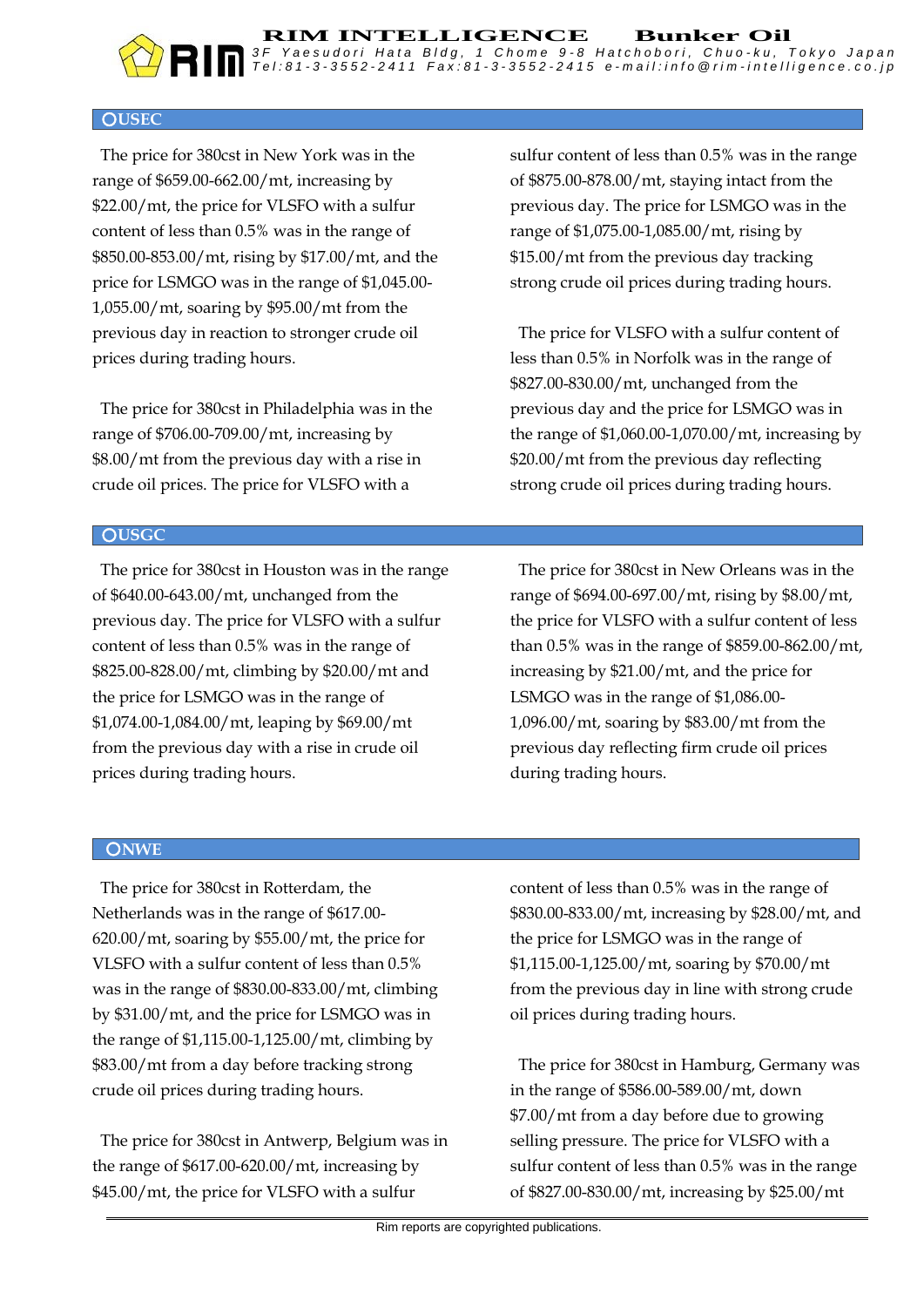and the price for LSMGO was in the range of \$1,061.00-1,071.00/mt, soaring by \$102.00/mt

#### ○**Gibraltar/Algeciras**

The price for 380cst in British Gibraltar was in the range of \$615.00-618.00/mt, increasing by \$12.00/mt, the price for VLSFO with a sulfur content of less than 0.5% was in the range of \$840.00-843.00/mt, climbing by \$40.00/mt, and the price for LSMGO was in the range of \$1,066.00-1,076.00/mt, leaping by \$79.00/mt from the previous day with a rise in crude oil prices during trading hours.

from the previous day reflecting firm crude oil prices during trading hours.

The price for 380cst in Algeciras, Spain was in the range of \$615.00-618.00/mt, increasing by \$12.00/mt, the price for VLSFO with a sulfur content of less than 0.5% was in the range of \$840.00-843.00/mt, climbing by \$40.00/mt, and the price for LSMGO was in the range of \$1,066.00-1,076.00/mt, leaping by \$79.00/mt from the previous day with a rise in crude oil prices during trading hours.

#### ○**Fujairah**

The price for 380cst in Fujairah, the United Arab Emirates was in the range of \$623.00- 626.00/mt, rising by \$8.00/mt from a day before in line with firm Singapore fuel oil paper swap values. Offers were cast at \$623.00-645.00/mt.

The price for VLSFO with a sulfur content of less than 0.5% was in the range of \$932.00- 935.00/mt, climbing by \$52.00/mt from a day

before reflecting strong Singapore 0.5%S fuel oil paper swap values. Offers were heard at \$935.00-942.00/mt.

The price for LSMGO was in the range of \$1,137.00-1,147.00/mt, leaping by \$80.00/mt from a day before tracking strong Singapore gasoil paper swap values. Offers were posted at \$1,137.00-1,165.00/mt.

#### ○**Japan**

The price for 380cst in Tokyo Bay, Japan was in the range of \$710.00-713.00/mt, soaring \$40.00/mt from a day before reflecting the strong Singapore fuel oil paper swap values. Offers were cast at \$710.00-725.00/mt.

The price for VLSFO with a sulfur content of less than 0.5% in Tokyo Bay, Japan was in the range of \$900.00-903.00/mt, sharply up \$45.00/mt from the previous day with a rise in the 0.5%S fuel oil paper swap values in Singapore. Offers were heard at \$900.00-910.00/mt. On Thursday, many shipping companies were unwilling to ask inquiries as prices kept rising. As reported, credit problems were

getting serious amid a sharp rise in crude oil prices. As it was possible that some companies would be at a standstill financially, trading houses or traders were carefully choosing their counterparts such as shipping companies or suppliers

The price for LSMDO in Tokyo Bay, Japan was in the range of \$857.00-867.00/mt, down \$7.00/mt from a day earlier on strong selling pressures. Offers were cast at \$867.00-877.00/mt. The March average price for VLSFO in Tokyo Bay was estimated at \$894.85/mt, up \$161.90/mt from a month earlier.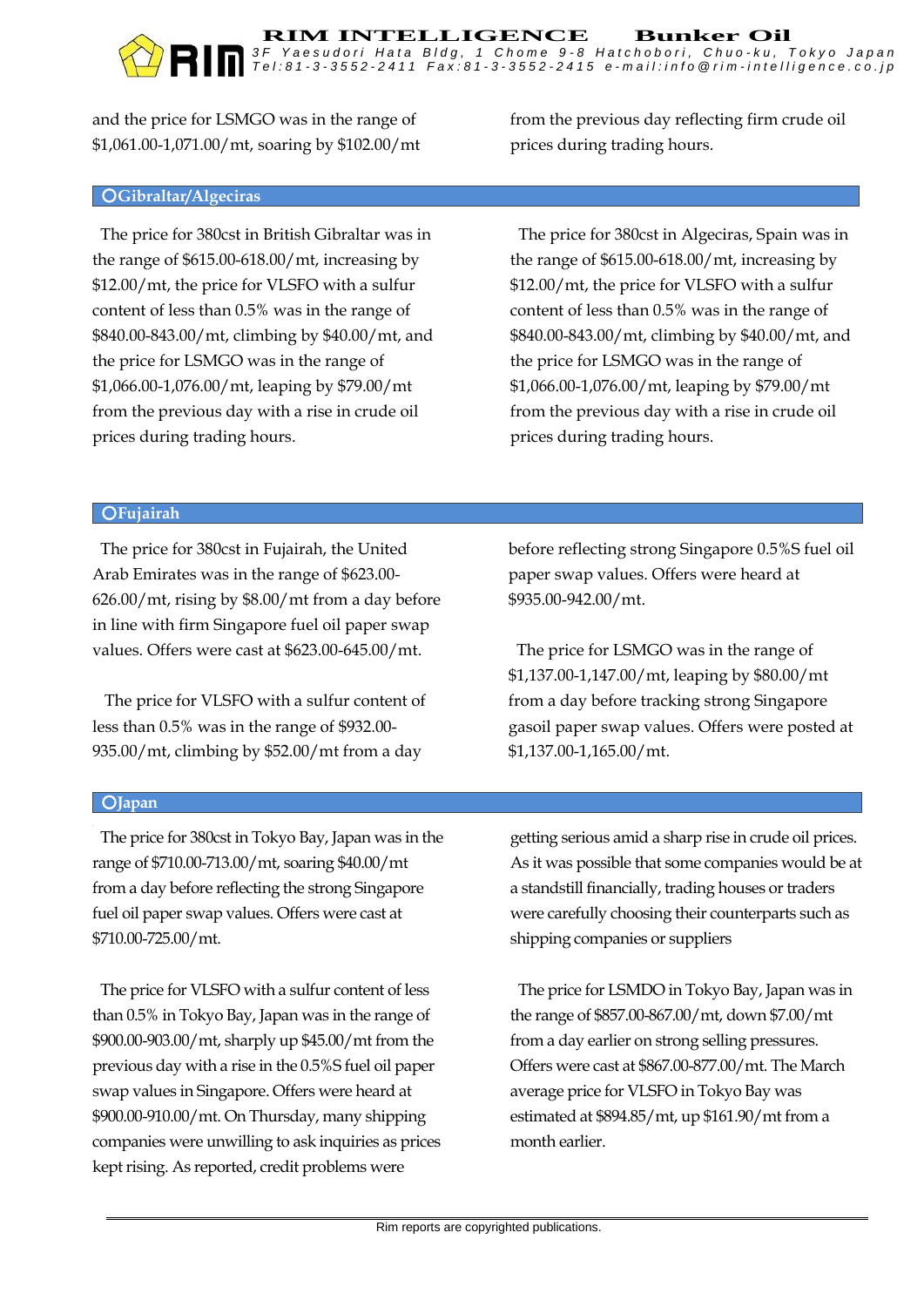## 【Prices for VLSFO and 0.5% sulfur fuel oil in Tokyo Bay】

 The price for VLSFO in Tokyo Bay was at \$856.50/mt as of Mar 2, sharply up \$105.50/mt from Feb 22 with a rise in the 0.5% sulfur fuel oil paper swaps values in Singapore. In line with a sharp rise in prices on the back of Russian invasions into Ukraine, prices for bonded bunker fuel surpassed those for domestic bunker fuel. In addition, credit problems arose, so that market was in a mess. In some areas in West Japan and Tokyo Bay, barge schedules were tight, and the earliest deliveries would be in the mid-March onwards.

**RIM INTELLIGENCE Bunker Oil**

*3 F Y a e s u d o r i H a t a B l d g , 1 C h o m e 9 - 8 H a t c h o b o r i , C h u o - k u , T o k y o J a p a n* Tel:81-3-3552-2411 Fax:81-3-3552-2415 e-mail:info @rim-intelligence.co.jp

 The price for 0.5% sulfur fuel oil was at 78,00yen/kl, up 3,000yen/kl from Feb 22. With a rise in crude oil prices, it was anticipated that the wholesale price of a major refiner in Japan for 0.5% sulfur fuel oil would be revised upwards to 77,500-78,5000yen/kl in the quarter to March. To domestic bunker fuel, for which prices were cheaper than those for bonded bunker, several inquiries were asked from shipping companies outside of Japan. Some temporal demand was expected to take place in mid-March onwards as prices for domestic bunker fuel were possibly going to rise by more than 10,000yen/kl in April onwards due to a recent rise in crude oil prices.



#### ○**South Korea**

The price for 380cst in South Korea was in the range of \$657.00-660.00/mt, sharply up \$34.00/mt from a day before with a rise in the fuel oil paper swap values in Singapore. A joint enterprise and a conglomerate company posted offers at \$660.00- 663.00/mt and \$665.00-668.00/mt, respectively.

 The price for VLSFO with a sulfur content of less than 0.5% was in the range of \$890.00-893.00/mt, sharply up \$58.00/mt from a day before with a rise in the gasoil paper swaps values in Singapore. A former zaibatsu company offered for deliveries on

Mar 8 onwards at \$890.00-895.00/mt. The conglomerate company offered at \$900.00- 905.00/mt, while a petroleum processing company offered for deliveries on Mar 16 onwards at \$885.00- 888.00/mt.

 The price for LSMGO was in the range of \$1,045.00-1,055.00/mt, up \$65.00/mt from a day before with a rise in the gasoil paper swap values in Singapore. The conglomerate company and the joint enterprise both offered at \$1,055.00- 1,065.00/mt.

#### ○**F.E.Russia**

 The price for 380cst in Far East Russia was in the range of \$530.00-533.00/mt, unchanged from a day before. Offers were heard at \$530.00-560.00/mt.

The price for VLSFO with a sulfur content of less than 0.5% was in the range of \$740.00-743.00/mt,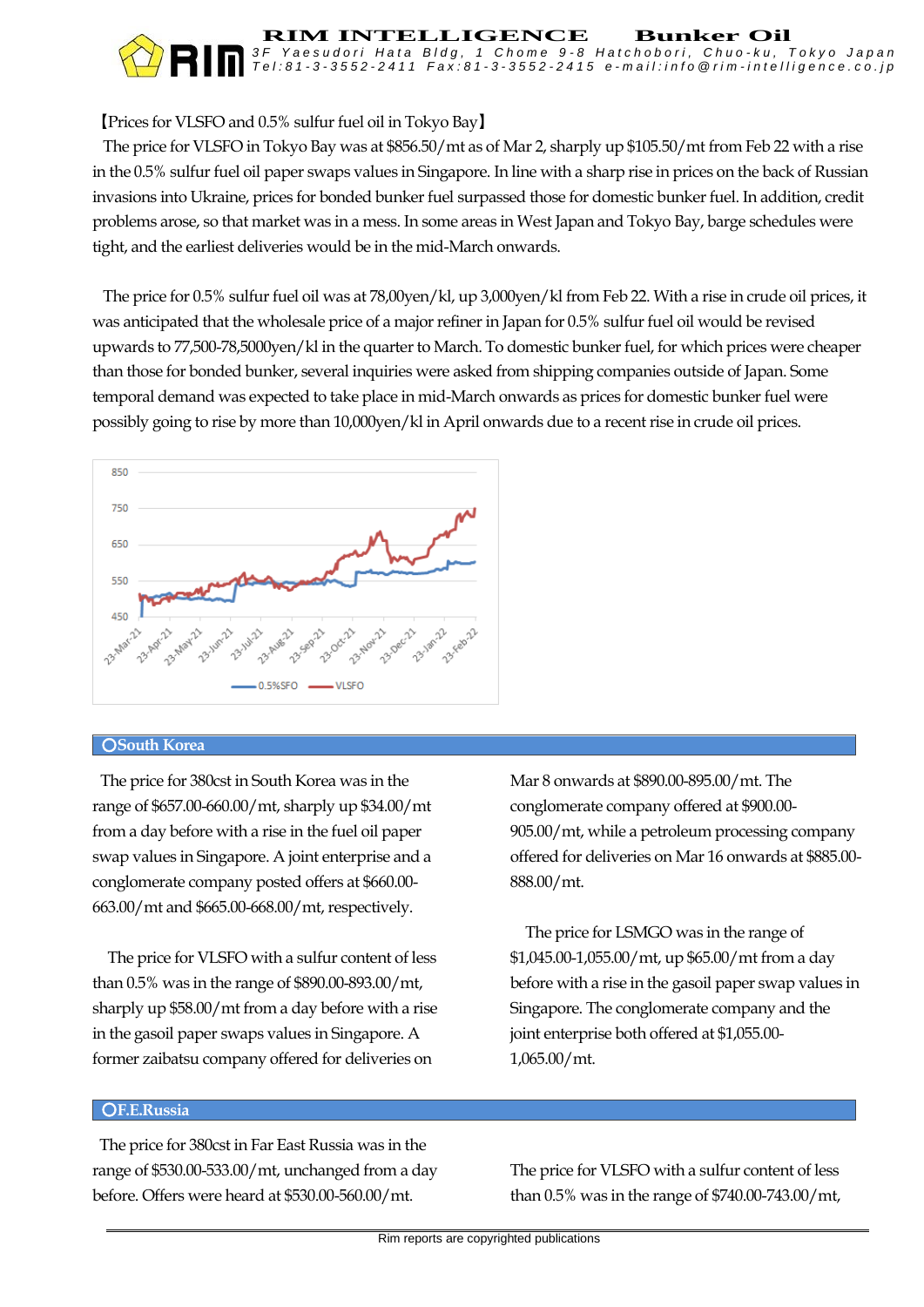unchanged from a day before. Offers were heard at \$740.00-760.00/mt.

The price for LSMGO with a sulfur content of less than 0.1% was in the range of \$850.00-860.00/mt, unchanged from the previous day. Offers were reported at \$850.00-870.00/mt.

Economic constraint against Russia over the invasion of Ukraine was tightening. Four refiners in South Korea had suspended bunker fuel supply to Russian flag ships or vessels owned by Russian

companies. Meanwhile, in addition to suspensions of those vessels, the port authority of Gibraltar also suspended to supply bunker fuel to ships which called at ports in Russia. On the other hand, movements to avoid procurements of bunker fuel at ports in Far East Russia were spreading out for fear of economic sanctions. Many shipping companies seemed to be away from the area to secure bunker fuel except for emergency as there were potential risks in the country such as remittance between banks.

#### ○**China**

The price for 380cst in Zhoushan, China was in the range of \$600.00-603.00/mt, climbing by \$40.00/mt from a day before reflecting strong Singapore fuel oil paper swap values. Offers were heard in the range of \$600.00-615.00/mt.

The price for VLSFO with a sulfur content of less than 0.5% was in the range of \$828.00-831.00/mt, soaring by \$43.00/mt from the previous day in reaction to stronger Singapore 0.5%S fuel oil paper swap values. Offers were cast at \$828.00- 845.00/mt. Parcels with a total of more than 1,200 mt for delivery on Mar 5 onwards were traded at a discount of \$3/mt to a premium of \$9/mt to Singapore 0.5%S fuel oil future prices on Thursday. The premium narrowed by \$1/mt from a day before.

Bunker fuel oil prices in Zhoushan stayed at the lowest in Asia on slack demand/supply fundamentals. The Chinese government was aiming for a monthly bunker fuel oil sales volume at of 1.6 mil mt in the country. Suppliers in Zhoushan lowered their offers and promoted sales. However, demand was weak owing to delays in vessel arrivals.

The price for LSMGO was in the range of \$1,010.00-1,020.00/mt, increasing by \$30.00/mt from a day earlier with a rise in Singapore gasoil paper swap values. Offers were posted in the range of \$1,010.00-1,040.00/mt.

#### ○**Hong Kong**

The price for 380cst in Hong Kong was in the range of \$625.00-628.00/mt, soaring by \$50.00/mt from a day before tracking strong Singapore fuel oil paper swap values. Offers were posted in the range of \$625.00-639.00/mt.

The price for VLSFO with a sulfur content of less than 0.5% was in the range of \$906.00-909.00/mt, leaping by \$54.00/mt from the previous day

reflecting firm Singapore 0.5%S fuel oil paper swap values. Offers were cast in the range of \$906.00-937.00/mt.

The price for LSMGO was in the range of \$990.00-1,000.00/mt, skyrocketing by \$55.00/mt from a day earlier in reaction to stronger Singapore gasoil paper swap values. Offers were heard in the range of \$990.00-1,015.00/mt.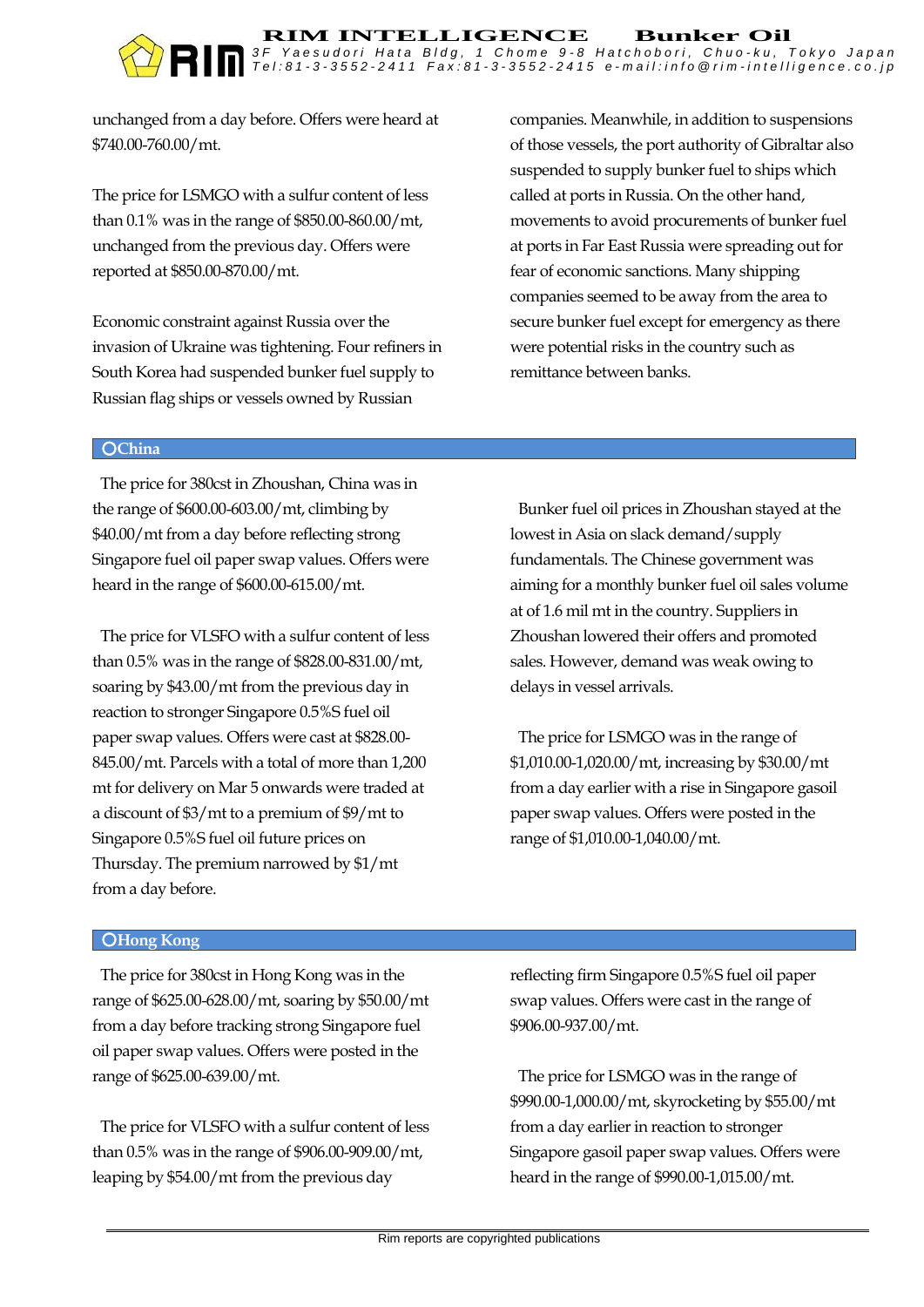#### ○**Singapore**

The price for 380cst in Singapore was in the range of \$632.00-635.00/mt, soaring by \$50.00/mt from a day before in reaction to stronger Singapore fuel oil paper swap values. Offers were heard in the range of \$632.00-642.00/mt.

The price for VLSFO with a sulfur content of less than 0.5% was in the range of \$907.00-910.00/mt, leaping by \$51.00/mt from the previous day tracking strong Singapore 0.5%S fuel oil paper swap values. Offers were cast at \$907.00- 938.00/mt. Parcels with a total of more than 750 mt for delivery on Mar 11 onwards were traded at a premium of \$22-30/mt to Singapore 0.5%S fuel oil future prices on Thursday. The premiums narrowed by \$2/mt from a day before.

Inventories of VLSFO and its feedstock in Singapore were estimated to be in the low-3.0 mil

mt, remaining at a low level. A sense of tight supply was heightening in Singapore following the low global crude oil productions and supply shortage of bunker fuel oil in Europe. Rising import cargo prices caused a reduction of bunker fuel oil procurements by suppliers in Singapore. There were growing views that inventories in the country would not recover even after the coming summer. Many sellers were expected to refrain from posting offers in the spot market at the end of March due to shortage of inventories on hand.

The price for LSMGO was in the range of \$1,020.00-1,030.00/mt, skyrocketing by \$50.00/mt from a day earlier following strong Singapore gasoil paper swap values. Offers were posted in the range of \$1,030.00-1,045.00/mt.

#### ◎**POSTING ADJUSTMENT**

○**Brazil Petrobras revises official prices as of 07:05 on Mar 3**

Petrobras in Brazil raised official prices for VLSFO with a sulfur content of less than 0.5% by \$51.00/mt as of 07:05 on Mar 3. In addition, official prices for MGO were raised by \$61.00/mt. Prices in main ports are shown in below.

|                | <b>VLSFO 0.5%S</b> | MGO             |
|----------------|--------------------|-----------------|
| Paranagua      | 943, 00-944, 00    | 986, 00-987, 00 |
| Rio De Janeiro | $928.00 - 929.00$  | 923.00-924.00   |
| Rio Grande     | 943, 00-944, 00    | 987.00-988.00   |
| Santos         | 913.00-914.00      | 953, 00-954, 00 |

○**Brazil Petrobras revises official prices as of 11:20 on Mar 3**

Petrobras in Brazil cut official prices for VLSFO with a sulfur content of less than 0.5% by \$30.00/mt as of 11:20 on Mar 3. On the other hand, official prices for MGO were unchanged. Prices in main ports are shown in below.

|                | <b>VLSFO 0.5%S</b> | MGO             |
|----------------|--------------------|-----------------|
| Paranagua      | 913, 00-914, 00    | 986, 00-987, 00 |
| Rio De Janeiro | $898,00 - 899,00$  | 923, 00-924, 00 |
| Rio Grande     | 913, 00-914, 00    | 987.00-988.00   |
| Santos         | 883.00-884.00      | 953.00-954.00   |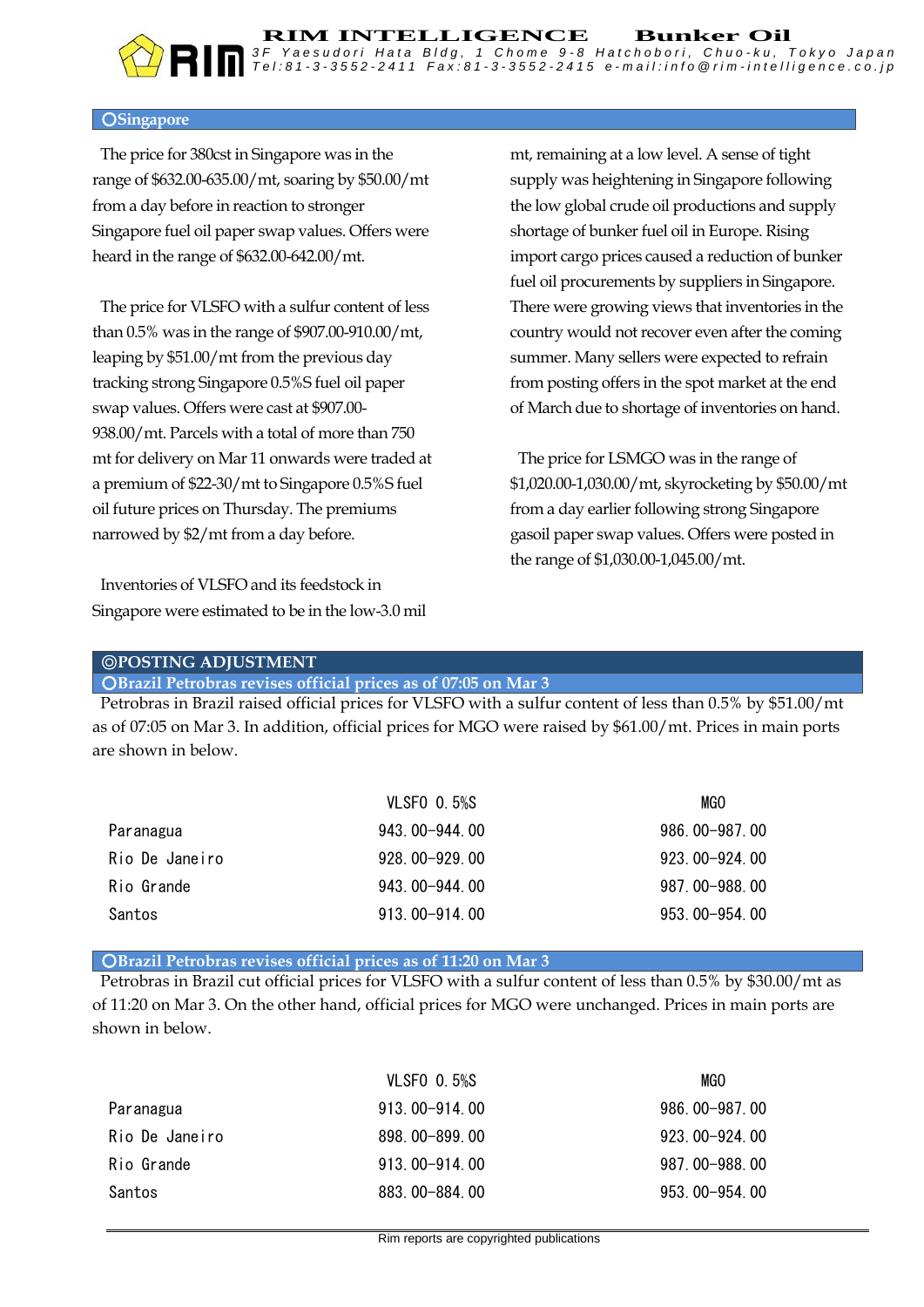

**RIM INTELLIGENCE Bunker Oil** *3 F Y a e s u d o r i H a t a B l d g , 1 C h o m e 9 - 8 H a t c h o b o r i , C h u o - k u , T o k y o J a p a n*

#### ○**Taiwan CPC revises official prices on Mar 4**

CPC in Taiwan raised official prices for bunker fuel oil (380cst) by \$30.00/mt on Mar 4. In addition, official prices for bunker fuel oil (LS180cst) were raised by \$50.00/mt and official prices for LSMGO with a sulfur content of less than 0.1% were raised by \$60.00/mt. Prices in main ports are shown below.

|           | 380cst | 180cst (0.5%S) | LSMGO (0.1%S) |
|-----------|--------|----------------|---------------|
| Kaohsiung | 767.00 | 999.00         | 1, 170, 00    |
| Keelung   | n. a.  | 999.00         | 1, 170, 00    |
| Taichung  | n. a.  | 999.00         | 1, 170, 00    |
| Others    | n. a.  | 999.00         | 1, 170, 00    |

#### ◎**MARKET NEWS**

○**Taiwan crude run rates at 66.1%, retaining from last week**

Combined crude throughput at oil refiners in Taiwan was at 720,000 barrels per day (b/d) on Thursday, retaining from last week. Formosa Petrochemicals Co (FPCC) sustained its crude throughput at **figure equates to a utilization rate of 80.3% of the nation's total refining capacity of 1.39 mil b/d,**  360,000b/d. The company was planning its monthly average crude throughput in March at 325,000b/d. **unchanged percentage point from last week.** The 180,000b/d crude distillation unit, the 84,000b/d residual fluid catalytic cracking unit, and the 80,000b/d residue desulfurization unit were in turnaround at its 540,000b/d Mailiao refinery. CPC Co maintained its crude throughput at 360,000b/d. The current figure equates to a utilization rate of 66.1% of its total refining capacity of 1.09 mil b/d.

#### **Taiwan Crude Run Rates**

| <b>Capacity</b> | <b>CPC</b> |      | <b>Formosa</b> |               | <b>Total</b> |               |
|-----------------|------------|------|----------------|---------------|--------------|---------------|
|                 | 550,000    | b/d  | 540,000        | b/d           | 1,090,000    | b/d           |
| Mar 03, 2022    | 65.5       | %    | 66.7           | %             | 66.1         | %             |
|                 | 360,000    | b/d  | 360,000        | b/d           | 720,000      | b/d           |
| Feb 24, 2022    | 65.5       | $\%$ | 66.7           | %             | 66.1         | %             |
|                 | 360,000    | b/d  | 360,000        | b/d           | 720,000      | b/d           |
| Feb 17, 2022    | 65.5       | %    | 66.7           | %             | 66.1         | %             |
|                 | 360,000    | b/d  | 360,000        | b/d           | 720,000      | b/d           |
| Feb 10, 2022    | 74.5       | %    | 66.7           | $\frac{9}{6}$ | 70.6         | $\frac{0}{0}$ |
|                 | 410,000    | b/d  | 360,000        | b/d           | 770,000      | b/d           |

#### ○**China Mar crude throughput, down 1.3% from Feb**

 Combined crude throughput at 35 refineries run by China Petroleum and Chemical Corp (Sinopec), China National Offshore Oil Corp (CNOOC), PetroChina and Sinochem Corp for March is expected to be about 7.11 mil barrels-per-day (b/d), down 1.3% from February (7.20 mil b/d). Sinopec Yangzi (250,000b/d) was planning to have turnaround from Mar 15 for two months. The figure equates to a utilization rate of 84.6% for February against a total capacity of 8.40 mil b/d.

| <b>Refinery</b> | Location         | <b>Capacity (b/d)</b> |               |        |  |
|-----------------|------------------|-----------------------|---------------|--------|--|
|                 |                  |                       | <b>Mar-22</b> | Feb-22 |  |
| <b>SINOPEC</b>  |                  |                       |               |        |  |
| <b>Zhenhai</b>  | Ningbo, Zhejiang | 460,000               | 95.2          | 95.2   |  |
| <b>Shanghai</b> | <b>Shanghai</b>  | 320,000               | 93.5          | 93.5   |  |
| <b>Jinling</b>  | Nanjing, Jiangsu | 360,000               | 107.5         | 107.5  |  |
| <b>Gaogiao</b>  | <b>Shanghai</b>  | 250,000               | 84.7          | 84.7   |  |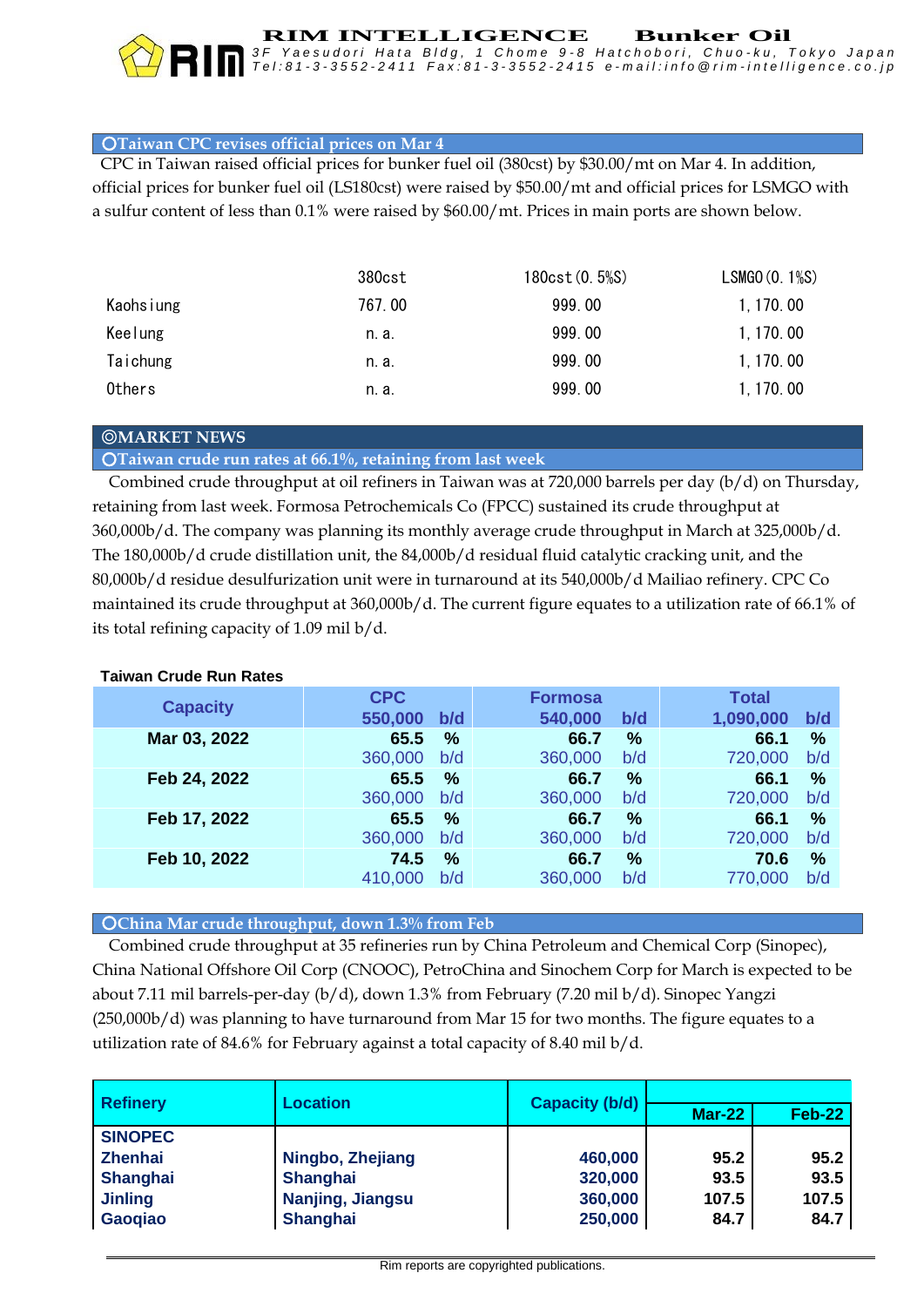**RIM INTELLIGENCE** Bunker Oil<br>3F Yaesudori Hata Bldg, 1 Chome 9-8 Hatchobori, Chuo-ku, Tokyo Japan Tel:81-3-3552-2411 Fax:81-3-3552-2415 e-mail:info @rim-intelligence.co.jp

| Yangzi                 | Nanjing, Jiangsu            | 250,000   | 39.6  | 87.6  |
|------------------------|-----------------------------|-----------|-------|-------|
| <b>Fujian</b>          | Quanzhou, Fujian            | 280,000   | 78.2  | 78.2  |
| <b>Wuhan</b>           | <b>Wuhan, Hebei</b>         | 170,000   | 64.4  | 64.4  |
| Jiujiang               | Jiujiang, Jiangxi           | 200,000   | 76.7  | 76.7  |
| <b>Changling</b>       | <b>Yueyang, Hunan</b>       | 220,000   | 69.7  | 69.7  |
| <b>Yanshan</b>         | <b>Beijing</b>              | 270,000   | 70.3  | 70.3  |
| Qingdao                | Qingdao, Shandong           | 200,000   | 114.7 | 114.7 |
| Luoyang                | Luoyang, Henan              | 200,000   | 73.0  | 73.0  |
| <b>Tianjin</b>         | <b>Tianjin</b>              | 310,000   | 81.3  | 77.4  |
| <b>Jinan</b>           | Jinan, Shandong             | 160,000   | 91.3  | 91.3  |
| Shijiazhuang           | Shijiazhuang, Hebei         | 160,000   | 91.3  | 91.3  |
| Qilu                   | Zibo, Shandong              | 280,000   | 87.9  | 87.9  |
| <b>Qingdao Petchem</b> | Qingdao, Shandong           | 100,000   | 65.9  | 65.9  |
| <b>Guangzhou</b>       | <b>Guangzhou, Guangdong</b> | 270,000   | 87.3  | 87.3  |
| <b>Maoming</b>         | <b>Maoming, Guangdong</b>   | 470,000   | 91.5  | 91.5  |
| <b>Hainan</b>          | <b>Hainan</b>               | 160,000   | 95.8  | 95.8  |
| <b>Beihai Petchem</b>  | GuangXi, Beihai             | 100,000   | 131.4 | 131.4 |
|                        |                             |           |       |       |
| <b>CNOOC</b>           |                             |           |       |       |
| <b>Huizhou</b>         | Huizhou, Guangdong          | 440,000   | 93.9  | 93.9  |
|                        |                             |           |       |       |
| <b>SINOCHEM</b>        |                             |           |       |       |
| <b>QUANZHOU</b>        | Quanzhou, Fujian            | 300,000   | 109.5 | 109.5 |
|                        |                             |           |       |       |
| <b>PETROCHINA</b>      |                             |           |       |       |
| <b>Dalian</b>          | Dalian, Liaoning            | 410,000   | 74.7  | 74.7  |
| <b>Fushun</b>          | <b>Fushun, Liaoning</b>     | 230,000   | 76.2  | 76.2  |
| <b>Dailan Wepec</b>    | <b>Dalian, Liaoning</b>     | 200,000   | 81.2  | 81.2  |
| <b>Jinzhou</b>         | Jinzhou, Liaoning           | 150,000   | 76.9  | 67.8  |
| <b>Jinxi</b>           | <b>Huludao, Liaoning</b>    | 140,000   | 78.7  | 78.7  |
| <b>JiLin Petchem</b>   | <b>JiLin</b>                | 200,000   | 93.4  | 93.4  |
| <b>Daqing Petchem</b>  | Daging, Heilongjiang        | 200,000   | 84.0  | 84.0  |
| <b>Daging</b>          | Daqing, Heilongjiang        | 110,000   | 86.3  | 86.3  |
| Lanzhou                | Lanzhou, Gansu              | 210,000   | 93.1  | 93.1  |
| <b>Dagang</b>          | <b>Tianjin</b>              | 100,000   | 80.3  | 80.3  |
| <b>Dushanzi</b>        | <b>Xinjiang</b>             | 320,000   | 57.0  | 57.0  |
| <b>Urumqi</b>          | <b>Xinjiang</b>             | 200,000   | 73.0  | 73.0  |
|                        |                             |           |       |       |
| <b>Total</b>           |                             | 8,400,000 | 84.6  | 85.7  |

 $\Diamond$ 

#### **Editorial and Subscription Inquiry:**

| [Tokyo office]   | Tel:(81) 3-3552-2411, Fax:(81)3-3552-2415,                    |
|------------------|---------------------------------------------------------------|
|                  | e-mail: info@rim-intelligence.co.jp                           |
|                  | [Singapore office] Tel:(65)-6345-9894, Fax (65)-6345-9894,    |
|                  | e-mail: hagimoto@rim-intelligence.co.jp                       |
| [Beijing office] | Tel:(86)10-6498-0455, Fax:(86)10-6428-1725,                   |
|                  | e-mail: ma@rim-intelligence.co.jp, huo@rim-intelligence.co.jp |
|                  | [Shanghai office] Tel:(86)-21-5111-3575,                      |
|                  | e-mail: rim_sh@rim-intelligence.co.jp                         |